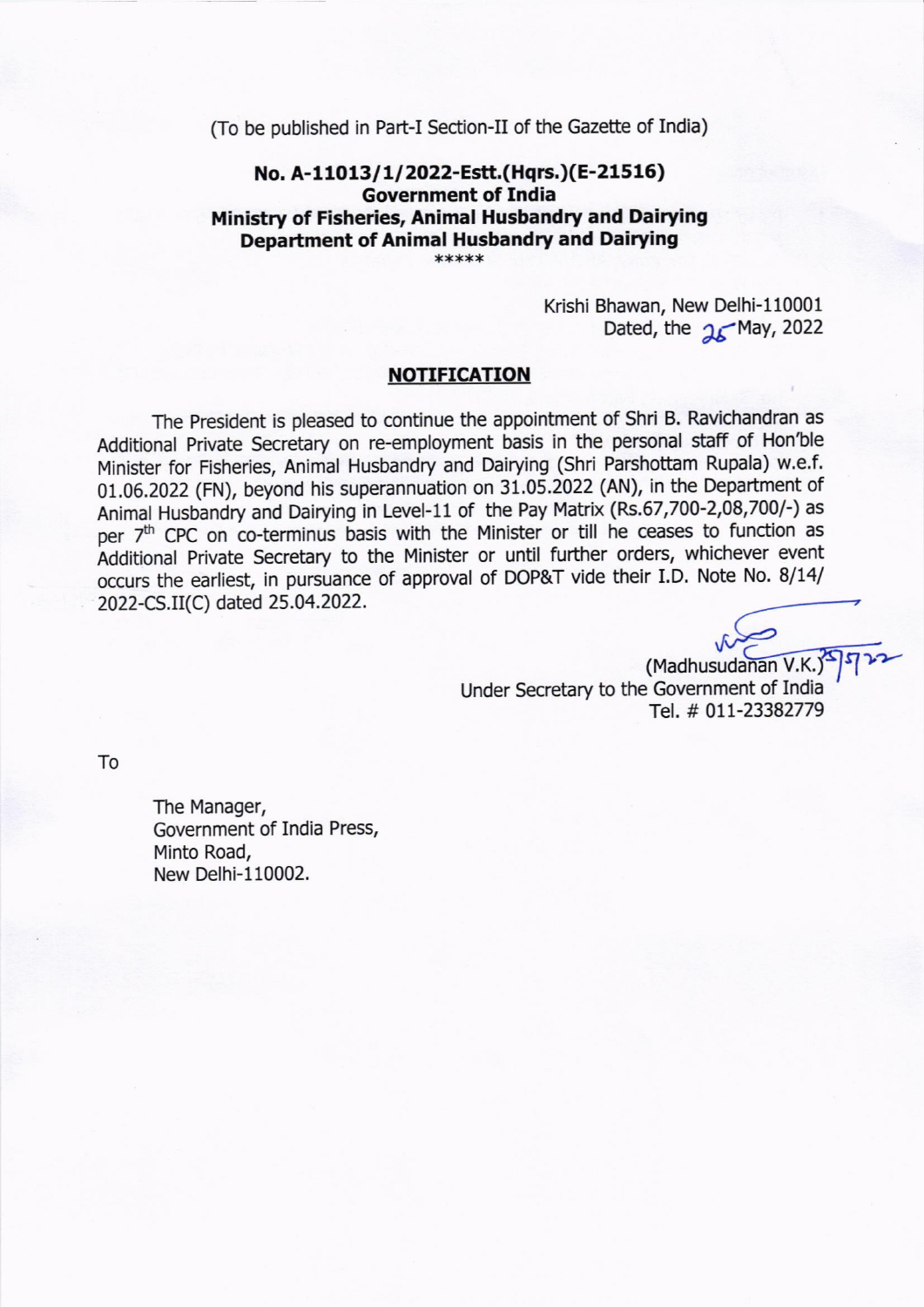#### Distribution:-

- 1 PS to Hon'ble Minister(FAH&D)/PS to Hon'ble MOS(FAH&D) (SKB)/PS to Hon'ble MOS(FAH&D) (LM).
- 2. Sr. PPS to Secretary, AHD/PSO to Secretary, Fisheries.
- 3. Shri B. Ravichandran, Addl. PS,
- 4 PPS to AS&FA, Ministry of FAH&D.
- 5 PPS/PS to AS(VJ)/JS(OPC)/JS(UB)/JS(GNS)/Adviser(Stat.).
- 6. The Pay and Accounts Office(Sectt.I), M/o FAH&D, Krishi Bhawan, N. Delhi.
- 7 The Pay and Accounts Officer(Sectt.il), M/o FAH&D, Jeevan Tara Building, Gate No. 3, First Floor, Sansad Marg, N. Delhi-l10001.
- 8. DDO (Cash Section)/Parliament/Vigilance/RTI/GA/Hindi Section (for Hindi version).
- 9. All Directors/DSs of DAHD.
- 10. The Deputy Secretary, CS-II(C) Division, DOP&T, Lok Nayak Bhawan, New Delhi-110003, w.r.t. DOP&T's I.D. Note No.8/14/2022-CS.II(C) dated 25.04.2022.
- 11. Guard file/Personal File/Service Book of the officer concerned.
- 12. NIC, with a request to upload the Notification on the website of the Department.

 $(Madhusudanan V.K.)$ Under Secretary(Estt.)(Hqrs.) Tel. # 23382779